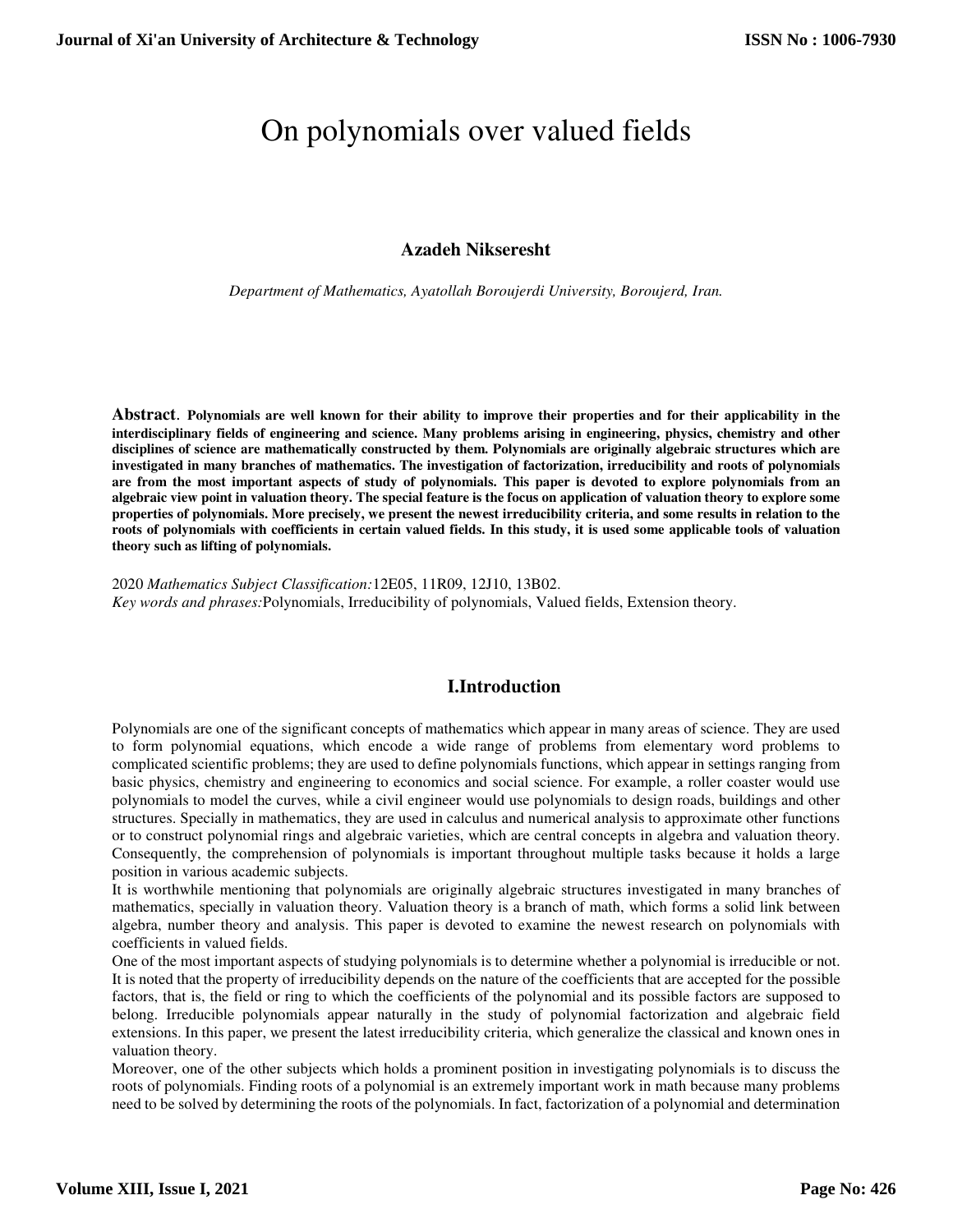of its roots are closely related to each other. This paper also deals with this object from an algebraic point of view over valued fields. More precisely, we study some results concerned with finding the roots of polynomials over valued fields under certain conditions. In this direction, it is used applicable tools of valuation theory such as minimal pairs, complete distinguished chains and lifting of polynomials, which are beneficial to obtain new results about polynomials.

#### **II.Preliminaries**

Valuation theory has become important through its applications in many fields of mathematics. It arose in the early part of the twentieth century in connection with number theory and has many important applications to math; specially to algebra, geometry and analysis: the classical application to the study of algebraic curves and to Dedekind and Prufer domains; the close connection to the famous resolution of the singularities problem; the study of the absolute Galois group of a field; the connection between ordering, valuations, and quadratic forms over a formally real field; the application to real algebraic geometry; the study of non-commutative rings; etc. Valuation theory has not only produced new methods which could be profitably used in number theoretical research, but it has also led to a change of viewpoint. The special feature of this paper is its focus on application of valuation theory to explore properties of polynomials. Throughout, we assume the reader to be familiar with the elementary notions of algebra and valuation theory (see for example [1-3]).

Firstly, the basic notion that must be defined is the concept of a valued field.

**Definition 2.1** *Let K be a field, G be a totally ordered abelian group and* ∞ *be a symbol that satisfies, for all*  $g \in G$ , in the axioms:  $\infty = \infty + \infty = g + \infty = \infty + g$ , and  $\infty \ge g$ . A valuation  $v$  of K is a surjective map

$$
\nu\colon K\to G\cup\{\infty\}
$$

which satisfies the following properties for all  $x, y \in K$ :

- 1.  $v(x) = \infty \leftrightarrow x = 0$ ,
- 2.  $v(xy) = v(x) + v(y),$
- 3.  $v(x + y) \ge \min\{v(x), v(y)\}.$

 $(K, v)$  is called a valued field. For a valued field  $(K, v)$ , G is said to be the value group of v and denoted by  $G(K)$ . The set  $R_v = \{x \in K | v(x) \ge 0\}$  is said to be the valuation ring of v that has the unique maximal ideal  $M_v = \{x \in K | v(x) \ge 0\}$  $K|v(x) > 0$ .  $R_v/M_v$  is called the residue field of v and denoted by  $R(K)$ .

Let  $K_2/K_1$  be an extension of fields. A valued field  $(K_2, v_2)$  is called an extension of a valued field  $(K_1, v_1)$  if  $v_2|_{K_1} = v_1$ . This statement is denoted by  $(K_2, v_2)/(K_1, v_1)$  or briefly by  $K_2/K_1$ . A valued field  $(K, v)$  is called henselian if  $\nu$  has a unique extension to every algebraic extension of K, and discrete if its value group is the ring of integers  $\mathbb Z$ . When  $v$  is henselian,  $\bar{v}$  is denoted the unique extension of  $v$  to a fixed algebraic closure  $\bar{K}$  of K. For an overfield K' of K contained in K, we shall denote by  $G(K')$  and  $R(K')$  respectively the value group and the residue field of the valuation  $v'$  of K' obtained by restricting  $\bar{v}$  to K'. For any  $\alpha \in R_{v'}$  and polynomial  $f(x) \in R_{v'}[x]$ , we let  $\bar{\alpha}$  and  $\bar{f}(x)$  denote the canonical image of  $\alpha$  and  $f(x)$  in  $R(K')$  and  $R(K')[x]$ , respectively. By the degree of an element  $\alpha \in \overline{K}$ , we shall mean the degree of the extension  $K(\alpha)/K$  and denote it by deg  $\alpha$ .

After mentioning these necessary notions, let us recall some well-known and classical irreducibility criteria. We begin with Eisenstein's criterion that gives a sufficient condition for a polynomial with integer coefficients to be irreducible over the rational numbers that is, for it to not be factorizable into the product of non-constant polynomials with rational coefficients. Both Eisenstein' statement and proof are virtually identical to how we would formulate them today [4]. Eisenstein was actually concerned with the lemniscate, where the relevant question was irreducibility of polynomials with coefficients in the Gaussian integers, rather than in the ordinary integers, but, as he observed, the statement and proof are identical in either case.

**Theorem 2.2 (Eisenstein irreducibility criterion)** Let  $f(x) = a_0 x^n + a_1 x^{n-1} + \cdots + a_n$  be a polynomial with *coefficient in the ring* ℤ *of integers. Suppose that there exists a prime number* 2 *such that*

- 1.  $a_0$  is not divisible by  $p \ (\textit{p}/a_0)$ ,
- 2.  $a_i$  is divisible by p for  $1 \le i \le n (p|a_i)$ ,
- 3.  $a_n$  is not divisible by  $p^2 (p^2 / a_n)$ .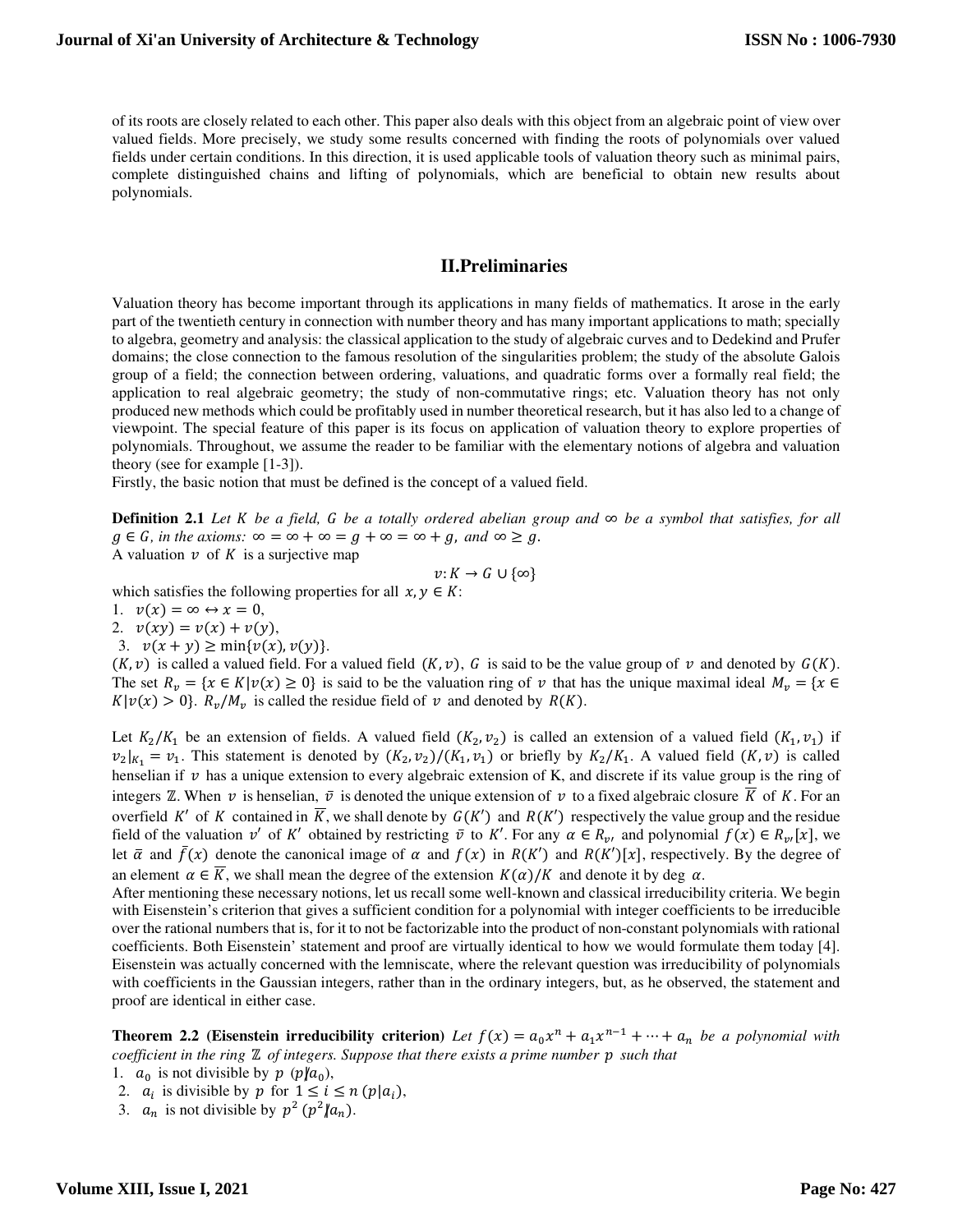$f(x)$  is irreducible over the field  $\mathbb Q$  of rational numbers.

A polynomial satisfying above conditions is called an Eisenstein polynomial.

**Example:** Consider the *p*the cyclotomic polynomial

$$
x^{p-1} + x^{p-2} + \dots + x + 1 = \frac{x^{p-1}}{x-1}
$$

On changing  $x$  to  $x + 1$  it becomes

$$
\frac{(x+1)^p-1}{(x+1-1)}=x^{p-1}+{p\choose 1}x^{p-2}+\cdots+{p\choose p-1}
$$

and hence irreducible over ℚ.

The Dumas criterion generalized the the Eisenstein's criterion [5].

**Theorem 2.3 (Dumas irreducibility criterion)** Let  $f(x) = a_0 x^n + a_1 x^{n-1} + \cdots + a_n$  be a polynomial with  $coefficients$  in the ring  $\mathbb{Z}$ . Suppose there exists a prime  $p$  whose exact power  $p^{r_i}$  dividing  $a_i$  (where  $r_i = \infty$  if  $a_i = 0$ *) satisfy* 

 $1.r_0 = 0$ ,  $2(r_i/i) > (r_n/n)$  for  $1 \le i \le n-1$ , 3. gcd $(r_n, n)$  equals 1.

Then  $f(x)$  is irreducible over Q.

A polynomial satisfying above conditions is called an Eisenstein-Dumas polynomial. For example, for polynomial  $x^3 + 3x^2 + 9x + 9$ , we can not use Eisenstein irreducibility criterion, but with choosing  $p = 3$ ,  $r_1 = 1$ ,  $r_2 = 2$ ,  $r_3 = 1$ 2, it is irreducible over ℚ by Dumas criterion. However, there are many polynomials where are not satisfied in the conditions of Dumas criterion. Here valuation theory can be used to extend the area where tests can be satisfied. A special kind of valuations defined below, which are from the most applicable valuations and used extensively in number theory and algebraic geometry, can be employed to generalize Dumas criterion as follows.

**Definition 2.4** *For a given prime number p, let*  $v_p$  *stand for the mapping*  $v_p: \mathbb{Q}^* \to \mathbb{Z}$  *defined as follows. Write any* non zero rational number  $x = p^r \frac{a}{b}$ ,  $p \mid ab$ . Set  $v_p(x) = r$ . Then

 $1.v_n(0) = \infty$ ,  $2.v_n(xy) = v_n(x) + v_n(y),$  $3.v_p(x + y) \ge \min\{v_p(x), v_p(y)\}.$  $v_p$  is called the *p*-adic valuation of  $\mathbb{Q}$ .

Kurschak presented Dumas criterion for fields with  $p$ -adic valuations [6].

**Theorem 2.5 (Dumas criterion with p-adic valuations)** Let  $f(x) = a_0 x^n + a_1 x^{n-1} + \cdots + a_n$  be a polynomial *with coefficient in* ℤ*. Suppose there exists a prime* 2 *such that*  $1.v_p(a_0) = 0,$  $2.v_p(a_i)/i > v_p(a_n)/n$  for  $1 \le i \le n-1$ , and  $3.v_n(a_n)$  is coprime to *n*.

Then  $f(x)$  is irreducible over Q.

**Theorem 2.6 (classical Schönemann irreducibility criterion)** If a polynomial  $f(x)$  belonging to  $\mathbb{Z}[x]$  has the *form*  $f(x) = \phi(x)^s + pm(x)$  *where p is a prime number,* 

 $1.\phi(x)$  belonging to  $\mathbb{Z}[x]$  is a monic polynomial which is irreducible modulo p,

2. $\phi(x)$  is coprime to  $m(x)$  modulo p, and

3. the degree of  $m(x)$  is less than the degree of  $f(x)$ .

Then  $f(x)$  is irreducible over  $\mathbb{Q}$ .

Eisenstein's criterion is easily seen to be a particular case of Schönemann criterion [7] by setting  $\phi(x) = x$ .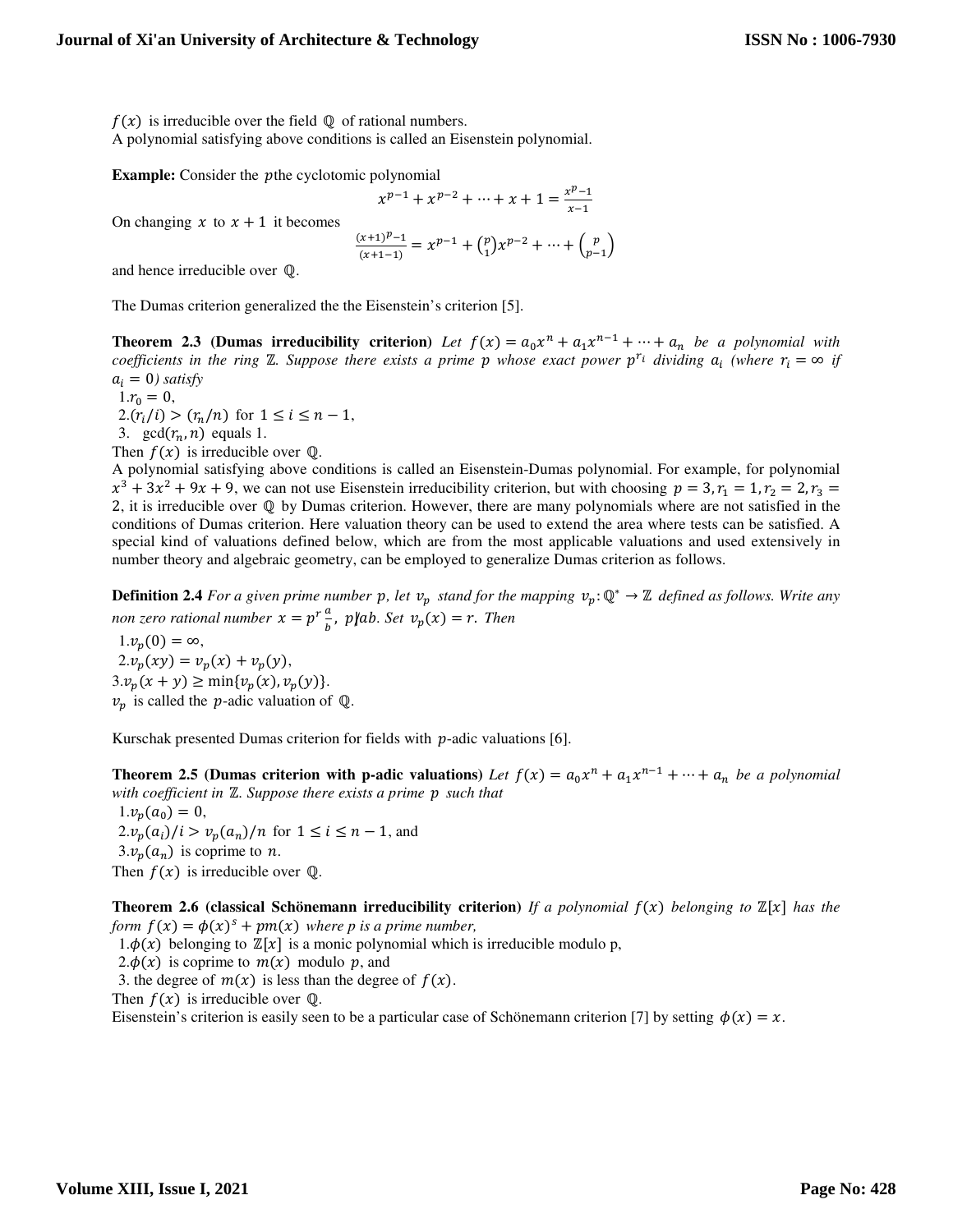## **III. New generalizations of irreducibility criteria and roots of polynomials with coefficients in valued fields**

Recently, some of researchers in valuation theory have worked on irredusility criteria. They try to generalize them in order that a wider range of polynomials can be examined. From almost the last three decades, a new series of papers have been published in math journals deal with this object.

In 1995, Popescu and Zaharescu gave an irreducibility criterion for polynomials over a complete discrete rank one valued field, also named a local field (see [2] for the definition of such valued fields) which generalizes the usual Eisenstein irreducibility criterion as follows [8].

**Theorem 3.1** *Let*  $(K, v)$  *be a complete discrete rank one valued field. Let* 

$$
g(x) = x^n + a_1 x^{n-1} + \dots + a_n
$$

be a polynomial of  $K[x]$ . Assume that  $v(a_n) = s$  is a positive integer relatively prime to n. Then g is an irreducible polynomial if and only if  $v(a_i) > \frac{1}{n}$  $\frac{1}{n}$ ,  $1 \le i \le n-1$ .

More generally, Popescu and Zaharescu examined the structure of irreducible polynomials over local fields. They defined a system of invariant factors for each monic irreducible polynomial over a local field such that these invariant are characteristic. i.e., by using invariants we may describe the set of irreducible polynomials over a local field. There some important invariants associated to algebraic elements were defined. one of the most important of such invariants is the invariant  $\delta_K(\theta)$  referred to as the main invariant of an algebraic element  $\theta$  over K. They defined the invariant  $\delta_K(\theta)$  for algebraic elements  $\theta \in \overline{K} \backslash K$  when  $(K, v)$  is a complete discrete rank one valued field. By the main invariant of an algebraic element  $\theta$  is defined the supremum of the set  $M(\theta, K)$  defined by

 $M(\theta, K) = {\bar{v}(\theta - \xi)} \xi \in \overline{K}$ , deg $\xi < deg\theta$ .

For a complete discrete rank one valued field  $(K, v)$ , they also introduced in [8] the notions of distinguished pairs, complete distinguished chains and lifting of polynomials. After that, many notions and results of [8] have been generalized to henselian valued fields or arbitrary valued fields (see for example, [9-11]). For completeness, we give a concrete example of a valued field of rank greater than one.

**Example:** Let  $v_x$  denote the x-adic valuation (see [3] for the definition of x-adic valuation) of the field  $\mathbb{Q}(x)$  of rational functions in x trivial on  $\mathbb Q$  with  $v_x(\sum a_i x^i) = min\{v(a_i)\}\$  and  $v_p$  denote the p-adic valuation of  $\mathbb Q$ . For any non-zero polynomial  $f(x)$  belonging to  $\mathbb{Q}(x)$ , we shall denote by  $f^*$  the constant term of the polynomial  $f(x)/x^{v_x(f(x))}$ . Let  $v$  be the mapping from non-zero elements of  $\mathbb{Q}(x)$  to  $\mathbb{Z} \times \mathbb{Z}$  (lexicographically ordered) defined on  $\mathbb{Q}[x]$  by

$$
v(f(x))=(v_xf(x),v_p(f^*)).
$$

Then  $\nu$  gives a valuation on  $\mathbb{Q}(x)$ .

Let us remark some of the most important notions which have recently been useful tools of valuation theory (see for example [12-18]).

A pair  $(\theta, \alpha)$  of elements of  $\overline{K}$  with deg $\theta > deg\alpha$  is called a distinguished pair (more precisely a  $(K, v)$ -distinguished pair) if  $\alpha$  is an element of smallest degree over K such that  $\bar{v}(\theta - \alpha) = \delta_K(\theta)$ . Distinguished pairs give rise to distinguished chains in a natural manner. A chain  $\theta = \theta_0, \theta_1, ..., \theta_s$  of elements of K is called a complete (often called saturated) distinguished chain for  $\theta$  (with respect to  $(K, v)$ ) if  $(\theta_i, \theta_{i+1})$  is a  $(K, v)$ -distinguished pair for  $0 \le i \le s - 1$  and  $\theta_s \in K$ . The concept of lifting of a polynomial is another important tool for investigating the properties of irreducible polynomials with coefficients in valued fields (see, [16], [17] and [19] for example). We briefly recall a survey of it.

If  $f(x)$  is a fixed nonzero polynomial in  $K[x]$ , then using the Euclidean algorithm, each  $F(x) \in K[x]$  can be uniquely represented as a finite sum  $\sum_{i\geq 0} F_i(x)f(x)^i$ , where for any *i*, the polynomial  $F_i(x)$  is either 0 or has degree less than that of  $f(x)$ . This representation will be referred to as the f-expansion of  $F(x)$ .

For a pair  $(\alpha, \delta) \in K \times G(K)$ , the valuation  $\overline{w}_{\alpha, \delta}$  of  $K(x)$  defined on  $K[x]$  by

$$
\overline{w}_{\alpha,\delta}(\sum_i c_i(x-\alpha)^i) = \min_i \{\overline{v}(c_i) + i\delta\}, c_i \in \overline{K},
$$

will be referred to as the valuation defined by the pair  $(\alpha, \delta)$ . The description of  $\overline{w}_{\alpha,\delta}$  on  $K(x)$  is given by the already known theorem stated below (see [20]).

**Theorem 3.2** *Let*  $\overline{w}_{\alpha,\delta}$  *be the valuation of*  $K(x)$  *defined by a minimal pair*  $(\alpha,\delta)$  (*a pair*  $(\alpha,\delta) \in K \times G(K)$  *is*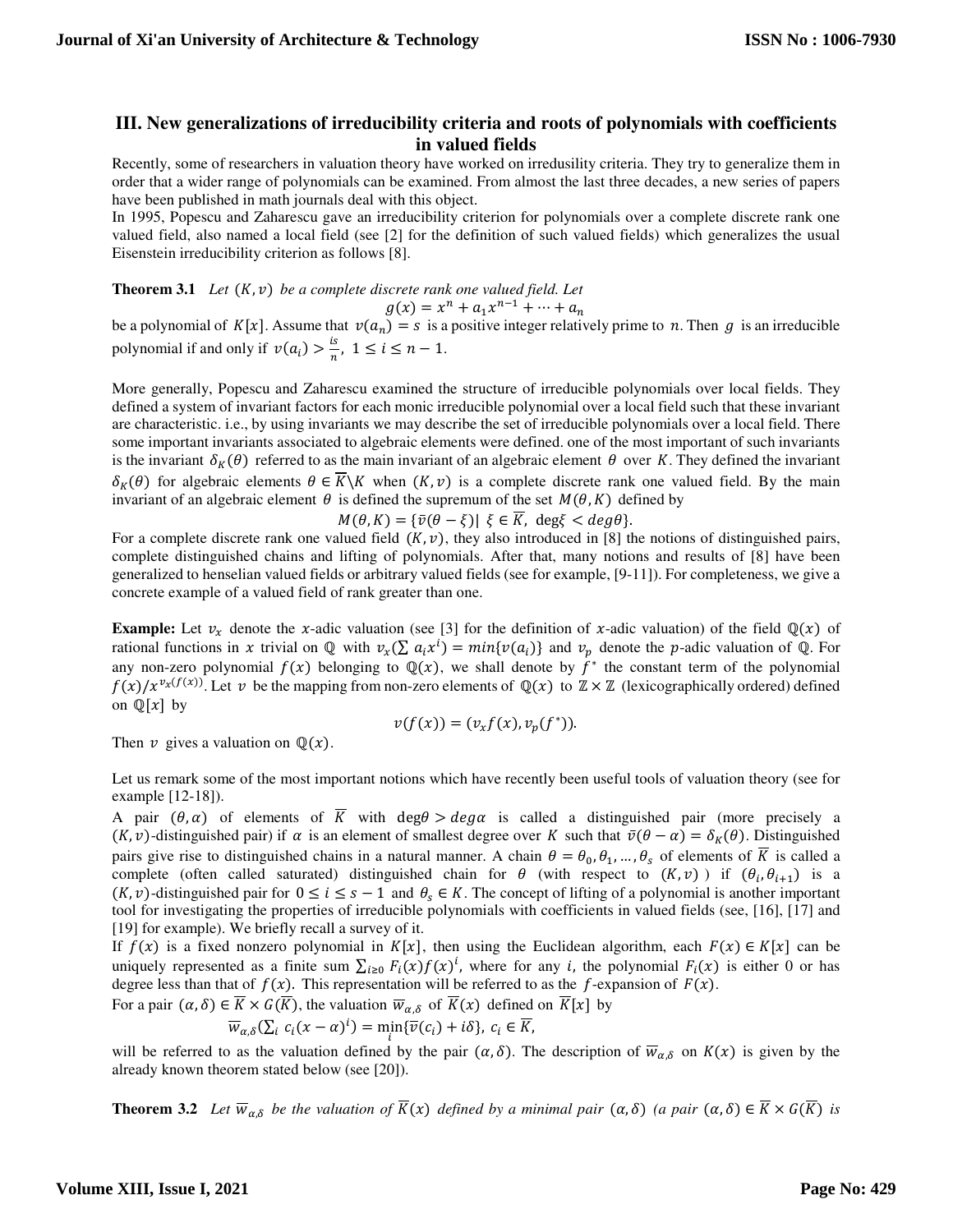*said to be minimal if whenever*  $\beta \in \overline{K}$  *satisfies*  $\bar{v}(\alpha - \beta) \ge \delta$ *, then*  $\deg \alpha \le \deg \beta$  *and*  $w_{\alpha,\delta}$  *be the valuation of*  $K(x)$  *obtained by restricting*  $\overline{w}_{\alpha,\delta}$ *. If*  $f(x)$  *is the minimal polynomial of*  $\alpha$  *over*  $K$  *of degree*  $n$  *and*  $\lambda$  *is an element of*  $G(K)$  such that  $w_{\alpha,\delta}(f(x)) = \lambda$ , then the following hold.

1. For any  $F(x)$  belonging to  $K[x]$  with f-expansion  $\sum_i F_i(x) f(x)^i$ , we have  $w_{\alpha,\delta}(F(x)) = \min_i {\overline{v}(F_i(\alpha))} +$  $i\lambda$ .

2. Let *e* be the smallest positive integer such that  $e\lambda \in G(K(\alpha))$  and  $h(x)$  belonging to  $K[x]$  be a polynomial of degree less than *n* with  $\overline{\nu}(h(\alpha)) = e\lambda$ , then the  $w_{\alpha,\delta}$ -residue  $(f(x)^e/h(x))$  of  $(f(x)^e/h(x))$  is transcendental over  $R(K(\alpha))$  and the residue field of  $w_{\alpha,\delta}$  is canonically isomorphic to  $R(K(\alpha))\left(\frac{f(x)^e}{h(x)}\right)$ .

Using the canonical homomorphism from the valuation ring of  $\nu$  onto its residue field, one can lift any monic irreducible polynomial having coefficients in  $R(K)$  to yield a monic irreducible polynomial with coefficients in  $K$ . The description of the residue field of  $w_{\alpha,\delta}$  given in Theorem 3.2(2) led Popescu and Zaharescu to generalize the notation of usual lifting (see [8]). In fact, they introduced the notation of lifting of a polynomial belonging to  $R(K(\alpha))[Y]$  (Y an indeterminate) with respect to a minimal pair  $(\alpha, \delta)$  as follows.

For a  $(K, v)$ -minimal pair  $(\alpha, \delta)$ , let  $f(x)$ , n,  $\lambda$ , and  $e$  be as in Theorem 3.2. As in [8], a monic polynomial  $F(x)$ belonging to  $K[x]$  is said to be a lifting of a monic polynomial  $Q(Y)$  belonging to  $R(K(\alpha))[Y]$  having degree  $m \ge 1$  with respect to  $(\alpha, \delta)$  if there exists  $h(x) \in K[x]$  of degree less than n such that

 $1.\text{deg}F(x) = emn,$ 

$$
2.w_{\alpha,\delta}(F(x)) = mw_{\alpha,\delta}(h(x)) = em\lambda,
$$

3. the  $w_{\alpha\delta}$ -residue of  $F(x)/h(x)^m$  is  $Q(\overline{(f^e/h)})$ .

Now, we have necessary tools of valuation theory, let us present the latest irreducibility criteria, which generalize the classical and known ones mentioned in the previous section.

In 1997, Khanduja and Saha by usable tools introduced above generalized the Eisenstein-Dumas-Kurschak criterion as follows [21].

**Theorem 3.3** Let *v* be a valuation of a field K with value group G and  $f(x) = a_0x^n + a_1x^{n-1} + \cdots + a_n$  be a *polynomial over . If* 

 $1.v(a_0) = 0,$ 

 $2.v(a_i)/i \geq v(a_n)/n$  for  $1 \leq i \leq n$ ,

3. there does not exit any integer  $d > 1$  dividing *n* such that  $v(a_n)/n \in G$ .

Then  $f(x)$  is irreducible over K.

The following example intelligibly shows that how Theorem 3.3 generalizes the former criteria.

**Example:** Let  $F(x, y) = g(y)x^s + h(y)$  be a polynomial over a field L in independent variables  $x, y$ . If  $g(y)$ ,  $h(y)$  have no common factors and deg $g(y)$  – deg $h(y)$  is coprime to s, then  $F(x, y)$  is irreducible over L. For the verification, it is sufficient to regard  $F(x, y)/g(y)$  as a polynomial in x with coefficients over the field  $K = L(y)$  with valuation on K defined by  $v(a(y)/b(y)) = \deg(b(y) - \deg(a(y))$  and apply Theorem 3.3.

The following theorem proved by Bhatia and Khanduja presented a different criterion for irreducibility [22].

**Theorem 3.4** Let *v* be a valuation of a field K with value group the set of integers. Let  $g(x) = x^m + a_1 x^{m-1} +$  $\cdots$  +  $a_m$  be a polynomial with coefficients in *K* such that  $v(a_i)/i \ge v(a_m)/m$  for  $1 \le i \le m-1$ *. Let*  $r$  denote  $gcd(v(a_m), m)$  and *b* be an element of *K* with  $v(b) = v(a_m)/r$ . Suppose that the polynomial  $z^r + (a_m/b^r)$  in *the indeterminate z is irreducible over the residue field of*  $\nu$ *. Then*  $g(x)$  *is irreducible over K.* 

It is remarked that a polynomial  $f_1(x_1) + \cdots + f_n(x_n)$  with complex coefficients is irreducible provided the degrees of  $f_1(x_1),..., f_n(x_n)$  have greatest common divisor one [23]. The following theorem has its roots in this statement by using valuations.

**Theorem 3.5** *Let*  $f(x)$  and  $g(y)$  be nonconstant polynomials with coefficients in a field K. Let  $c$  and  $c_0$  denote *respectively the leading coefficients of*  $f(x)$  *and*  $g(y)$  *and*  $n, m$  *their degrees. If*  $gcd(m, n) = r$  *and if*  $z<sup>r</sup>$  –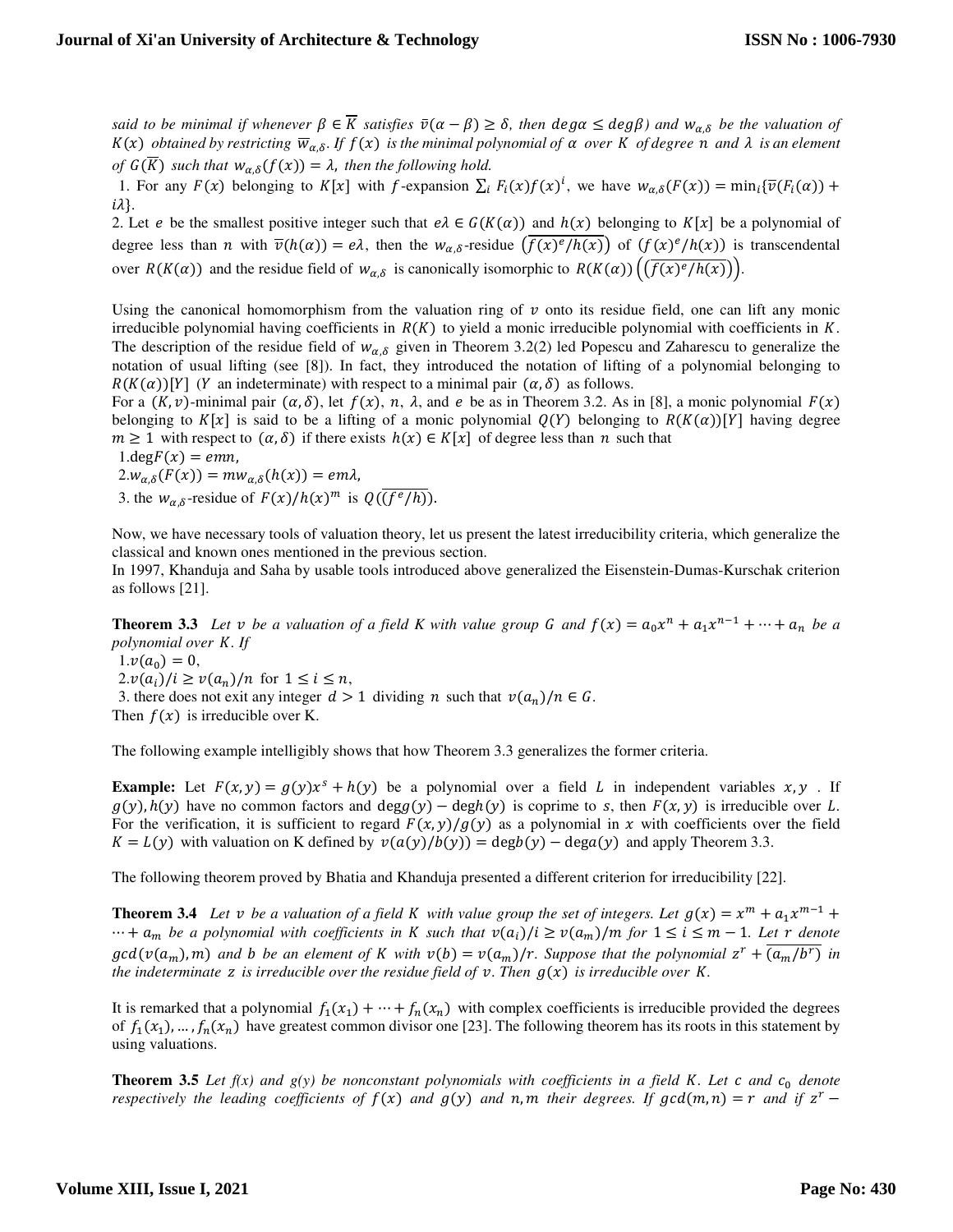$(c_0/c)$  *is irreducible over K, then so is*  $f(x) - g(y)$ *.* 

In this context, a question can arise is that "when is a translate  $g(x + a)$  of a given polynomial  $g(x)$  with coefficients in a valued fleld  $(K, v)$  an Eisenstein-Dumas polynomial with respect to  $v$ ?" In 2010, such polynomials have been characterized using distinguished pairs [14].

**Theorem 3.6** *Let v be a henselian valuation of a field K. Let*  $g(x)$  *belonging to*  $R_v[x]$  *be a monic polynomial of degree e having a root*  $\theta$ *. Then for an element*  $\alpha$  *of K,*  $g(x + a)$  *is an Eisenstein-Dumas polynomial with respect to v* if and only if  $(\theta, a)$  is a distinguished pair and  $K(\theta)/K$  is a totally ramified extension of degree **e**.

Theorem 3.6 has an interesting corollary as follows.

**Corollary 3.7** *Let*  $g(x) = \sum_{i=0}^{e} a_i x^i$  *be a monic polynomial with coefficients in a henselian valued field*  $(K, v)$ *. Suppose that the characteristic of the residue field of*  $v$  *does not divide e. If there exists an element b belonging to K* such that  $g(x + b)$  is an Eisenstein-Dumas polynomial with respect to  $v$ , then so is  $g(x - \frac{a_e - 1}{e})$ .

 In [21], Khanduja and Saha gave a generalization of classical Schönemann irreducibility criterion using the theory of extensions of a valuation defined on  $K$  to a simple transcendental extension of  $K$  which was initiated by MacLane [24] and developed further by Popescu at el. In 2008, Brown [25] has given a different proof of this result and obtained some results about roots of polynomials. In fact, he considered the following sense for generalized Schönemann polynomials over a valued field  $(K, v)$ .

**Definition 3.8** *A polynomial*  $h(x) \in R_v[x]$  is called a generalized Schönemann polynomial over  $(K, v)$  if it can be *written in the form*  $k(x) = p(x)^e + th(x)$  *where*  $e \geq 1$ *;*  $p(x) \in R_v[x]$  *is monic with*  $\bar{p}(x)$  *irreducible over*  $R(K)$ ;  $h(x) \in R_v[x]$  has degree less than edegp $(x)$ ;  $\bar{p}(x)$  does not divide  $\bar{h}(x)$ ; and, finally,  $t \in R_v$  is nonzero *and*  $v(t) \notin sG(K)$  *for any divisor*  $s > 1$  *of e.* 

If a generalized Schönemann polynomial f is tame, i.e., a root of f generates a tamely ramified extension of K, Brown gave a best-possible criterion for when the existence in a henselian extension field  $K$  of an approximate root of f guarantees the existence of an exact root of f in the extension field of  $K$  [25]. More precisely, he established the following result about the existence of roots of generalized Schönemann polynomials over valued fields.

**Theorem 3.9** *Suppose*  $k(x) = p(x)^e + th(x)$  *is a generalized Schönemann polynomial over*  $(K, v)$  *with*  $\bar{p}(x)$ *separable over*  $R(K)$  and  $e$  not divisible by the characteristic of K. If a henselian extension  $(K', v')$  of  $(K, v)$  has *an element*  $\alpha$  *with*  $v'(k(\alpha)) > v(t)$ *, then*  $k(x)$  *has a root in*  $K'$ *.* 

In [26], Brown introduced a class of irreducible polynomials  $p$  and their invariants (see [26, Sec. 1]) and obtained some results about roots of polynomials in this class. Actually, he gave a class  $p$  of monic irreducible polynomials over K such that to each  $g(x)$  belonging to p, there corresponds a smallest constant  $\gamma_g$  belonging to  $G(K)$  with the property that whenever  $\bar{v}(g(\beta))$  is more than  $\gamma_g$  with  $K(\beta)$  a tamely ramified extension of  $(K, v)$ , then  $K(\beta)$ contains a root of  $g(x)$ .

**Theorem 3.10** *Suppose that*  $(K, v)$  *is henselian and*  $h(x) \in p$ *. Suppose that*  $\alpha$  *is an element of a tamely ramified finite degree extension*  $(K', v')$  *of*  $(K, v)$  *with*  $v'(h(\alpha)) > \gamma_h$  ( $\gamma_h$  *is the invariant of h*). Then there is a root of  $h(x)$  $in$   $K'$ .

In 2010, it was given new results about roots of irreducible polynomials (see [13]), then using the previous results, Khanduja and Saha extended the generalized Schönemann-Eisenstein irreducibility citerion in [27].

**Theorem 3.11** Let v be a discrete valuation of K with value group  $\mathbb{Z}$  and  $\pi$  be an element of K with  $v(\pi) = 1$ . Let  $f(x)$  belonging to  $R_v[x]$  be a monic polynomial of degree  $m$  such that  $\bar{f}(x)$  is irreducible over  $R(K)$ . Let  $F(x)$  belonging to  $R_v[x]$  be a monic polynomial having  $f(x)$ -expansion  $\sum_{i=0}^n A_i(x)f(x)^i$ . Assume that there exists  $s \le n$  such that  $\pi$  does not divide the content of  $A_s(x)$ ,  $\pi$  divides the content of each  $A_i(x)$ ,  $0 \le i \le s - 1$  and  $\pi^2$ *does not divide the content of*  $A_0(x)$ . Then  $F(x)$  has an irreducible factor of degree sm over the completion  $(\tilde{K}, \tilde{v})$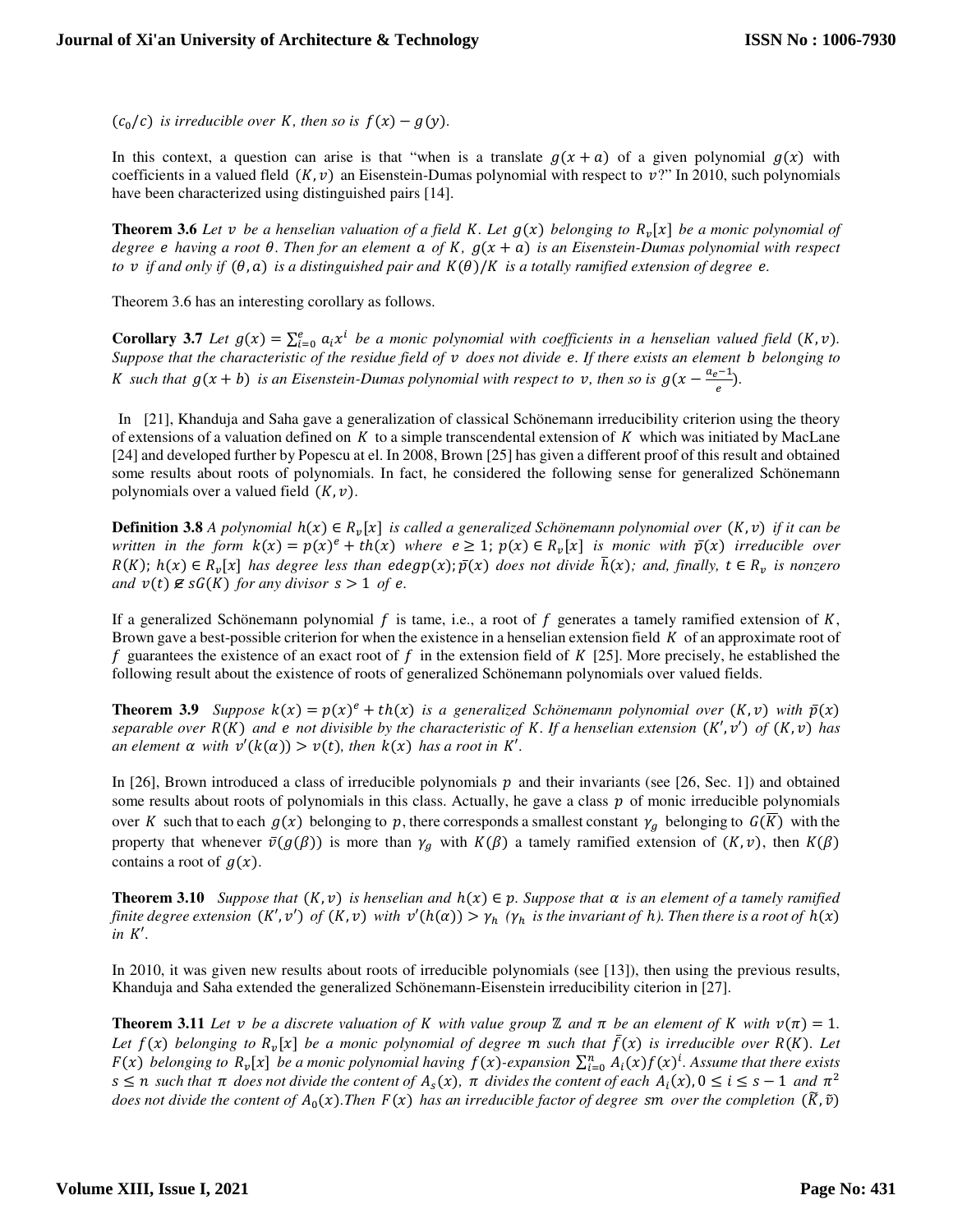*of*  $(K, v)$  which is a Schönemann polynomial with respect to  $\tilde{v}$  and  $f(x)$ .

**Theorem 3.12** Let  $(K, v)$ ,  $\pi$  be as above and  $F(x) = x^n + a_{n-1}x^{n-1} + \cdots + a_0$  be a polynomial over  $R_v$ *satisfying the following conditions for an index*  $s \leq n - 1$ *.*  $1.\pi | a_i \text{ for } 0 \leq i \leq s-1, \pi^2 | a_0, \pi | a_s.$ 

2. The polynomial  $x^{n-s} + \overline{a}_{n-1}x^{n-s-1} + \cdots + \overline{a}_s$  is irreducible over the residue field of  $v$ .

 $3.\bar{d} \neq \bar{a}_s$  for any divisor  $d$  of  $a_0$  in  $R_v$ .

Then  $F(x)$  is irreducible over  $K$ .

On the other hand, it was established a generalization of the classical Eisenstein irreducibility criterion by providing a bound on the degrees of factors of a polynomial with integer coefficients [28] as follows.

**Theorem 3.13** *Let*  $f(x) = a_n x^n + \dots + a_0 \in \mathbb{Z}[x]$  *be a polynomial and suppose there is a prime p such that p does not divide*  $a_n$ ,  $p$  *divides*  $a_i$  *for*  $i = 0, ..., n - 1$ , and *for some*  $k$  *with*  $0 \leq k \leq n - 1$ ,  $p^2$  *does not divide*  $a_k$ . *Let*  $k_0$  be the smallest such value of  $k$ . If  $f(x) = g(x)h(x)$ , a factorization in  $\mathbb{Z}[x]$ , then  $min(deg(g(x)), deg(h(x))) \leq k_0$ . In particular, for a primitive polynomial  $f(x)$ , if  $k_0 = 0$ , then  $f(x)$  is *irreducible, and if*  $k_0 = 1$  *and*  $f(x)$  *does not have a root in*  $\mathbb{Q}$ *, then*  $f(x)$  *is irreducible.* 

This has an interesting corollary about solvability of polynomials by radicals.

**Corollary 3.14** *Let*  $p \ge 5$  *be prime and let*  $f_0(x) = x^p - p^p x + p$  *and*  $f_1(x) = x^p - p^{2p} x + p^2$ . *Then neither*  $f_0(x)$  nor  $f_1(x)$  is solvable by radicals.

In 2016, a family of tests for irreducibility of polynomials with coefficients in ℤ was classified [29]. Before, we need the following definition.

**Definition 3.15** *Let q be a prime. Then*  $f(x) \in \mathbb{Z}[x]$  *satisfies condition*  $(q, l)$  *if its (mod q) reduction*  $f(x)$  *is not divisible by any irreducible polynomial of degree l in*  $\mathbb{F}_q[x]$ *.* 

**Theorem 3.16** *Let*  $f(x) = a_n x^n + \dots + a_0 \in \mathbb{Z}[x]$  *be a polynomial and suppose there is a prime p such that p* does not divide  $a_n$ ,  $p$  divides  $a_i$  for  $i = 0, ..., n - 1$ , and for some  $k$  with  $1 \leq k \leq n - 1$ ,  $p^2$  does not divide  $a_k$ . Let  $k_0$  be the smallest such value of  $k$ . Suppose furthermore that for some prime  $q \neq p$ ,  $f(x)$  satisfies condition  $(q, l)$  for  $1 \leq l \leq k_0$ . Then  $f(x)$  is irreducible in  $\mathbb{Z}[x]$ .

In 2018, Jakhar with defining the following notion extended Theorem 3.16 as follows [30].

**Definition 3.17** Let q be a prime number. Then for a polynomial  $f(x) \in \mathbb{Z}[x]$  let  $\bar{f}(x)$  denote the polynomial *obtained by reducing its coefficients modulo q. We say that*  $f(x)$  *satisfies condition*  $(q, l)$  *if*  $\bar{f}(x)$  *is not divisible by any irreducible polynomial of degree l in*  $\mathbb{F}_q[x]$ .

**Theorem 3.18** Let  $f(x) = A_s(x)\phi(x)^s + A_{s-1}(x)\phi(x)^{s-1} + \cdots + A_1(x)\phi(x) + A_0(x)$  in  $\mathbb{Z}[x]$  be any primitive *polynomial, where*  $deg(A_i(x)) < deg(\phi(x))$  *for all i and*  $\phi(x)$  *is a monic polynomial. Suppose there is a prime number p such that*  $\phi(x)$  *is irreducible modulo p, p* $\mathcal{A}_s(x)$ *, and p divides*  $A_i(x)$  *for*  $i = 0,1,..., s - 1$ *. Assume that not all of the polynomials*  $A_0(x),..., A_{s-1}(x)$  are divisible by  $p^2$ , and let  $k < s$  be the smallest integer such that  $p^2 |A_k(x)$ . Suppose either  $deg(A_s(x)) + k(deg(\phi(x)) = 0$ , or for some prime  $q \neq p$ , the leading coefficient of  $f(x)$  is not divisible by *q* and  $f(x)$  satisfies condition  $(q, l)$  for  $1 \le l \le deg(A_s(x)) + k(deg(\phi(x)))$ . Then  $f(x)$  *is irreducible in*  $\mathbb{Z}[x]$ *.* 

See the following example by using the above theorem.

**Example:** Let  $a_0$ ,  $a_1$  be odd integers divisible by the prime  $p = 5$  and suppose  $5^2$  does not divide  $a_1$  but divides  $a_0$ . Let  $f_n(x) = (x^2 + 2)^n + a_1(x^2 + 2) + a_0$ , where  $n \ge 2$  and  $n \ne 2$  (mod 3). Observe that  $k = 1$  with respect to p and  $\phi(x) = x^2 + 2$ . One can see that  $\bar{f}(x)$  is not divisible by any irreducible polynomial in  $\mathbb{F}_2[x]$  of degree  $l, 1 \leq l \leq 2$ .  $f_n(x)$  is irreducible.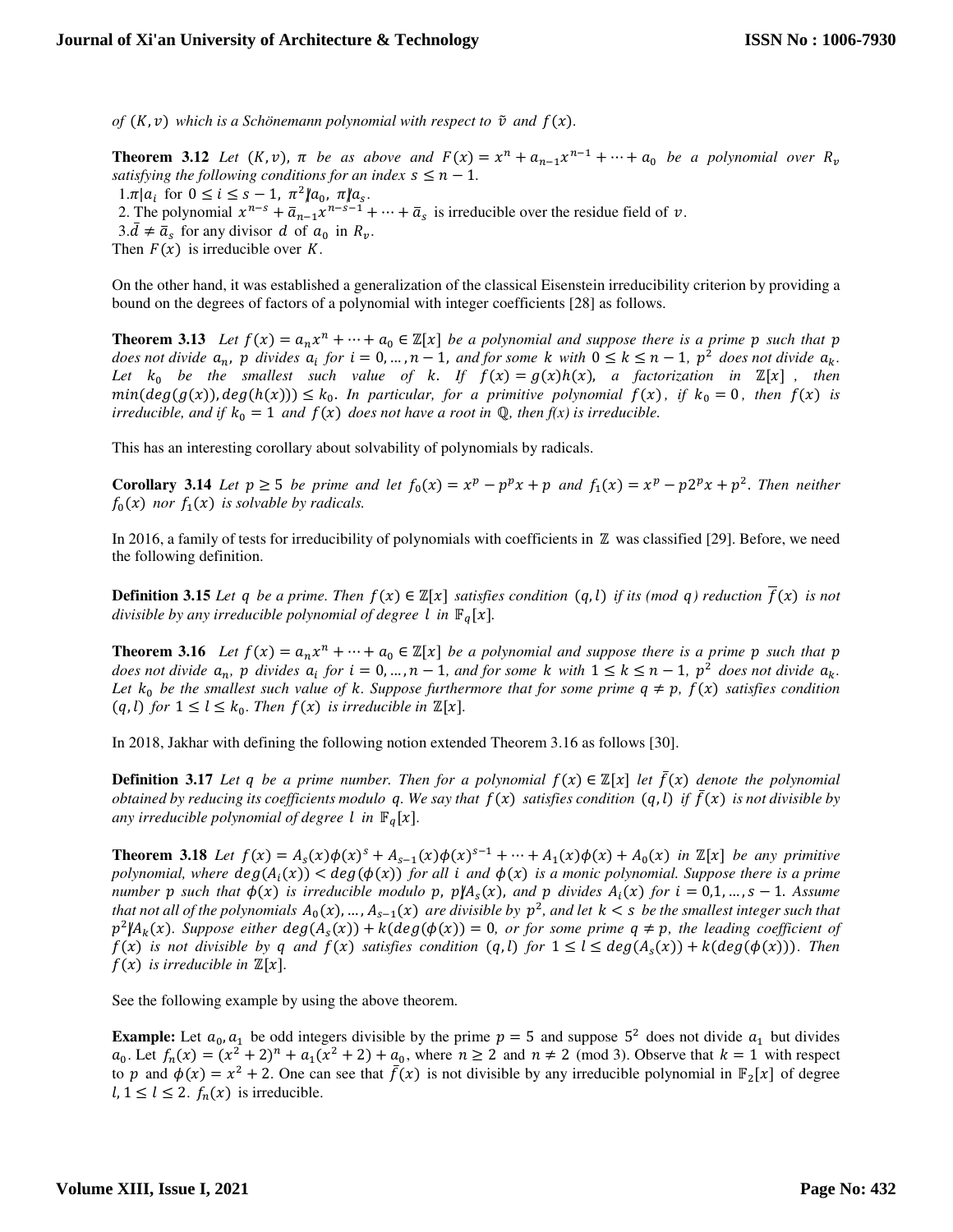By using some tools of valuation theory Theorem 3.13 can be extended with a much weaker hypothesis in a more general setup for polynomials having coefficients from the valuation ring of an arbitrary valued field [31]. The following theorem also extends the Dumas irreducibility criterion.

**Theorem 3.19** Let p be a prime number and let  $f(x) = a_n x^n + \cdots + a_0$  be a polynomial with integer coefficients. *Suppose that*  $p$  does not divide  $a_s$  for some  $s \leq n$  and that  $a_j \neq 0$  for some  $j$  with  $0 \leq j \leq s$ . For  $0 \leq i \leq s$  let  $r_i$  be the largest positive integer such that  $p^{r_i}$  divides  $a_i$  (where  $r_i = \infty$  if  $a_i = 0$ ). Let  $k \leq s$ ) be the smallest *non-negative integer such that* 

$$
\min_{0 \le i < s} \frac{r_i}{s - i} \ge \frac{r_k}{s - k}.
$$

Suppose further that  $r_k$  and  $(s - k)$  are relatively prime. Then  $f(x)$  has an irreducible factor of degree at least  $(s - k)$  over ℚ. Moreover,  $f(x)$  has an irreducible factor  $g(x)$  over the field ℚ; of p-adic numbers with  $s - k \leq \deg g(x) \leq s$ .

**Theorem 3.20** Let  $v$  be a valuation of a field  $K$  with value group  $G(K)$  and valuation ring  $R_v$  having maximal *ideal*  $M_v$ . Let  $\phi(x)$  belonging to  $R_v[x]$  be a monic polynomial of degree m which is irreducible modulo  $M_v$ . Let  $f(x)$  belonging to  $R_v[x]$  be a polynomial having  $\phi(x)$ -expansion  $f(x) = \sum_{i=0}^n a_i(x)\phi(x)^i$ , where  $v_x(a_0(x)) \ge 0$ *and for some j with*  $j \leq n$ *,*  $v_x(a_j(x)) = 0$ *. Let s be the smallest such value of j. Assume that there exists some i with*  $i < s$  *such that*  $a_i(x) \neq 0$ *. Let*  $k(< s)$  *be the smallest non-negative integer such that* 

$$
\min_{0 \le i \le s-1} \left\{ \frac{\nu_x(a_i(x))}{s-i} \mid 0 \le i \le s-1 \right\} = \frac{\nu_x a_k(x)}{s-k}.
$$

Suppose that  $v_x(a_k(x)) \not\in dG(K)$  for any number  $d > 1$  dividing  $s - k$ . Then the following hold:

1. $f(x)$  has an irreducible factor of degree at least  $(s - k)m$  over K.

2. If v is a henselian valuation of K and  $v_x(f(x)) = 0$ , then  $f(x)$  has an irreducible factor  $g(x)$  over K such that  $(s - k)m \leq deg g(x) \leq sm$ .

Moreover, the  $\phi(x)$ -expansion of  $g(x) = b_t(x)\phi(x)^t + \cdots + b_0(x)$  with  $s - k \le t \le s$  satisfies  $v_x(b_t(x)) = 0$ , and there exists  $u, 0 \le u < t$  such that  $v_x(a_k(x)) = v_x(b_u(x))$ ,  $s - k = t - u$ , and

$$
\min_{0\leq i\leq t-1}\left\{\frac{v_x(b_i(x))}{t-i}\ \mid\ 0\leq i\leq t-1\right\}=\frac{v_x(b_u(x))}{t-u}.
$$

**Corollary 3.21** Assume that all the hypotheses above are satisfied. Then for any factorization  $f_1(x)f_2(x)$  of  $f(x)$ *over , we have* 

$$
\min\{\deg f_1(x), \deg f_2(x)\} \le (n - s + k)m + \deg a_n(x).
$$

It may be pointed out that the second assertion of Theorem 3.20 and its corollary extend many previous results proved in [25], [27], [32-35].

Finally, let us see some concrete examples.

**Example:** Let  $b \in \mathbb{Z}, b \ge 0, \pm 1$ ; q prime and  $q|b$ ; r be the highest power of q such that  $q^r|b$ ;  $a \in \mathbb{Z}$ ,  $q|a$ ;  $m \in \mathbb{Z}$ ,  $(m, r) = 1$ ;  $n \in \mathbb{Z}$ ,  $n > m$ . Then by Theorem 3.19,  $f(x) = x^n + ax^m + b$  has an irreducible factor of degree at least  $m$ . Moreover,

• In case  $n = m + 1$ , either  $f(x)$  has a linear factor or it is irreducible over Q.

• Moreover, in this case,  $f(x)$  is a product of two irreducible polynomials having degrees  $n - 1$  and 1 over  $\mathbb{Q}_p$ .

• Furthermore, in this case, if  $b = q^r c$ , any monic linear factor of  $f(x)$  must be  $x - d$  for some d dividing c.

• In particular, if  $b = \pm q^r$  and  $a \neq -1 - b$ ,  $1 + (-1)^n b$ , then  $f(x)$  is irreducible over Q.

**Example:** Take

$$
f(x) = x(x^2 + 3)^3 + 5(x^2 + 3)^2 + 25(x^2 + 3) + b
$$

with  $b = \pm 5, \pm 25$ . Suppose  $K = \mathbb{Q}$  the field and  $\phi(x) = x^2 + 3$  with the 5-adic valuation  $v_5(5) = 1$ . Then by Corollary 3.21,  $f(x)$  is irreducible over  $\mathbb{Q}$ .